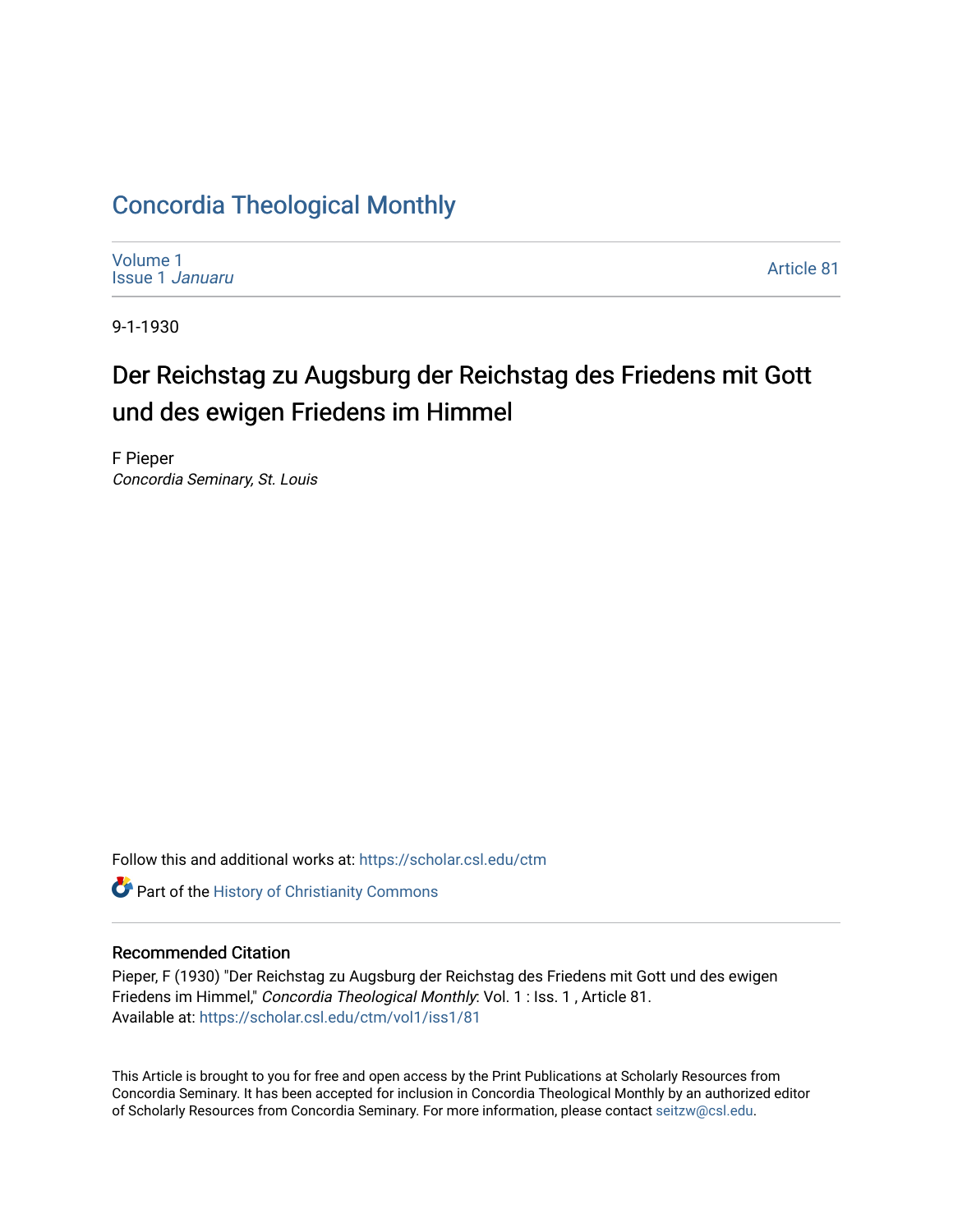Pieper: Der Reichstag zu Augsburg der Reichstag des Friedens mit Gott und

# Concordia **Theological Monthly**

#### Vol. I

#### SEPTEMBER. 1930

**No.** 9

## Der Reichstag zu Augsburg der Reichstag des Friedens mit Gott und des ewigen Friedens im Himmel.

(Morgenandacht, gehalten am 25. Juni 1930 in Baltimore, Mb., im Auftrage der Rabiolommiffion des Ministeriums der Miffourisynode der Stadt Baltimore.)

#### Teure Zuhörer nab und fern!

Der Heiland der Welt sagt in feinen Abschiedsreden an feine Jünger Joh. 14, 27: "Den Frieden laffe ich euch, meinen Fries den gebe ich euch. Nicht gebe ich euch, wie die Welt gibt. Euer Herz erschrede nicht und fürchte sich nicht."

Friede! Es wird gerade auch zu unserer Zeit viel über "Frieden" berhandelt. Gemeint ist ein äußerer Friede, ein Friede in und bon<br>dieser Welt. Die gewaltigen Unruhen und Schrecken des Weltkrieges find noch nicht überwunden. Sie durchzittern noch die ganze Welt. Trobdem werden in Wort und Schrift bereits wieder Reden von einem allgemeinen Weltfrieden laut, der früher oder später durch die Verbreitung von Kultur und Wissenschaft und durch eine moralische Besserung der Menschheit eintreten werde.

Diesen Reden liegt eine Täuschung zugrunde. Wir wissen ganz genau, wie es in diefer Welt, folange fie fteht, zugehen wird. **Die** Heilige Schrift, Gottes eigenes und unfehlbares Wort, offenbart uns, daß es in diefer Welt, folange fie steht, keinen äußeren Frieden geben wird. Im Gegenteil, je näher dem Ende, defto mehr wird die Feindschaft der Menschen untereinander und gegeneinander zunehmen, und auch an erneuertem Krieg und Blutvergießen wird es nicht fehlen.

Aber follen wir nun deshalb verzagen? Sollen wir unfer Leben in Klagen und Weinen über das friedlose Leben in diefer Welt hins bringen? Durchaus nicht! Bei aller Unruhe, bei allem Zank und Streit in der Welt, auch bei Krieg und Blutbergießen, gibt es schon in dieser Welt einen Frieden, einen köstlichen Frieden, einen Frieden, auf den ein ewiger Friede im Himmel folgt. Das ist der Friede des Gewissens mit Gott.

41

Published by Scholarly Resources from Concordia Seminary, 1930

 $\mathbf{1}$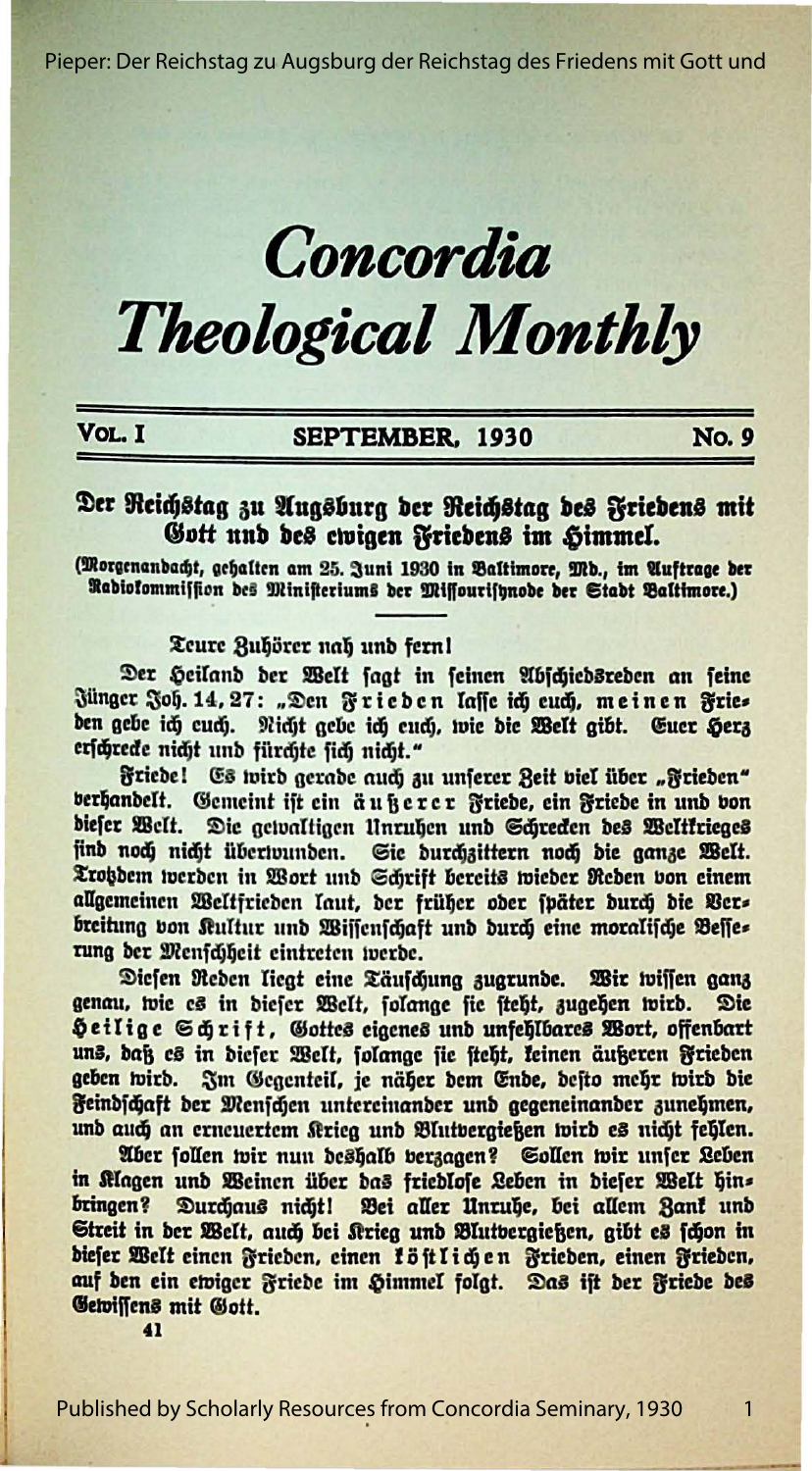#### Concordia Theological Monthly, Vol. 1 [1930], Iss. 1, Art. 81

#### 642 Der Reichstag zu Augsburg der Reichstag des Friedens mit Gott.

Der Friede mit Gott - das ift der Friede, auf den für uns Menschen alles antommt. Solange wir diesen Frieden nicht haben, kann nichts in der Welt uns wahrhaft erfreuen und tröften. Haben wir aber Frieden mit Gott, dann sprechen wir mit den Worten des 73. Pfalms: HErr, "wenn ich nur dich habe, fo frage ich nichts nach Himmel und Erbe; wenn mir gleich Leib und Seele verschmachtet, jo bijt du doch, Gott, allezeit meines Herzens Trost und mein Teil".

Wie aber kommen wir Menschen zu diesem Frieden mit Gott? Richt durch uns felbit. Wir Menschen allesamt haben ein bojes Gewissen vor Gott unferer Sünden wegen. Nicht nur Gottes heiliges Gefet, fondern auch unfer eigenes Gewiffen bezeugt uns, daß wir mit unjern Sünden Gottes Rorn und ewige Strafe verdient haben. Dazu fommt noch die Tatsache, daß wir Menschen mit allem, was wir tun, mit unsern Werfen, Gottes Zorn nicht verföhnen fönnen, wie die Heilige Schrift bezeugt: "Aus des Gesekes Werken wird kein Kleisch vor Gott gerecht." Aber was will denn nun werden? Ja, was will denn nun werben?

Aus dieser größten aller Nöte gibt es eine Rettung. - Gott hat sich unfer erbarmt. Gott hat uns Menschen einen Friedemacher gesandt. Er hat seinen ewigen Sohn Mensch werden lassen und ihn zu einem Stellvertreter aller Menschen gemacht. Auf ihn hat er feines heiligen Gesetzes Pflicht gelegt, damit er es an Stelle der Menschen erfülle. Auf ihn hat er feines heiligen Gesetzes Strafe gelegt, damit er an Stelle der Menschen die Strafe für der Menschen übertretung trüge. Wie die Heilige Schrift Alten und Neuen Testaments bezeugt: "Der HErr warf unfer aller Sünde auf ihn." "Siehe, das ift Gottes Lamm, welches der Welt Sünde trägt." "Chriftus hat uns erlöst von dem Fluch des Gesetzes, da er ward ein Fluch für uns." "Gott war in Christo und verföhnete die Welt mit ihm selber und rechnete ihnen ihre Sünden nicht zu." "Fürwahr, er trug unsere Krankheit und lud auf sich unsere Schmerzen. . . . Er ist um unserer Missetat willen verwundet und um unserer Sünde willen zerschlagen. Die Strafe liegt auf ihm, auf daß wir Frieden hätten, und durch feine Wunden find wir geheilet." Und alle Menschen, die durch Wirkung des Seiligen Geistes das Wort bon dem durch Christum erworbenen Frieden im Glauben ans nehmen, haben in ihren Herzen und Gewissen Frieden mit Gott und find auch des etvigen Friedens im Himmel getviß. Wie St. Paulus im Namen aller Christen jubelt: "Nun wir denn find gerecht worden durch den Glauben, jo haben wir Frieden mit Gott durch unsern Hern 3Cjum Christum . . . und rühmen uns der Hoffnung der zufünftigen Herrlichkeit, die Gott geben foll."

Und dieser Friede des Gewissens mit Gott, der durch Christi stells bertretende Genugtuung für alle Menschen erworben ist und auf seiten des Menschen durch den Glauben ohne des Gesetzes Werke und eigene Würdigkeit angeeignet wird: dieser Friede bildet den eigentlichen Ins

 $\overline{2}$